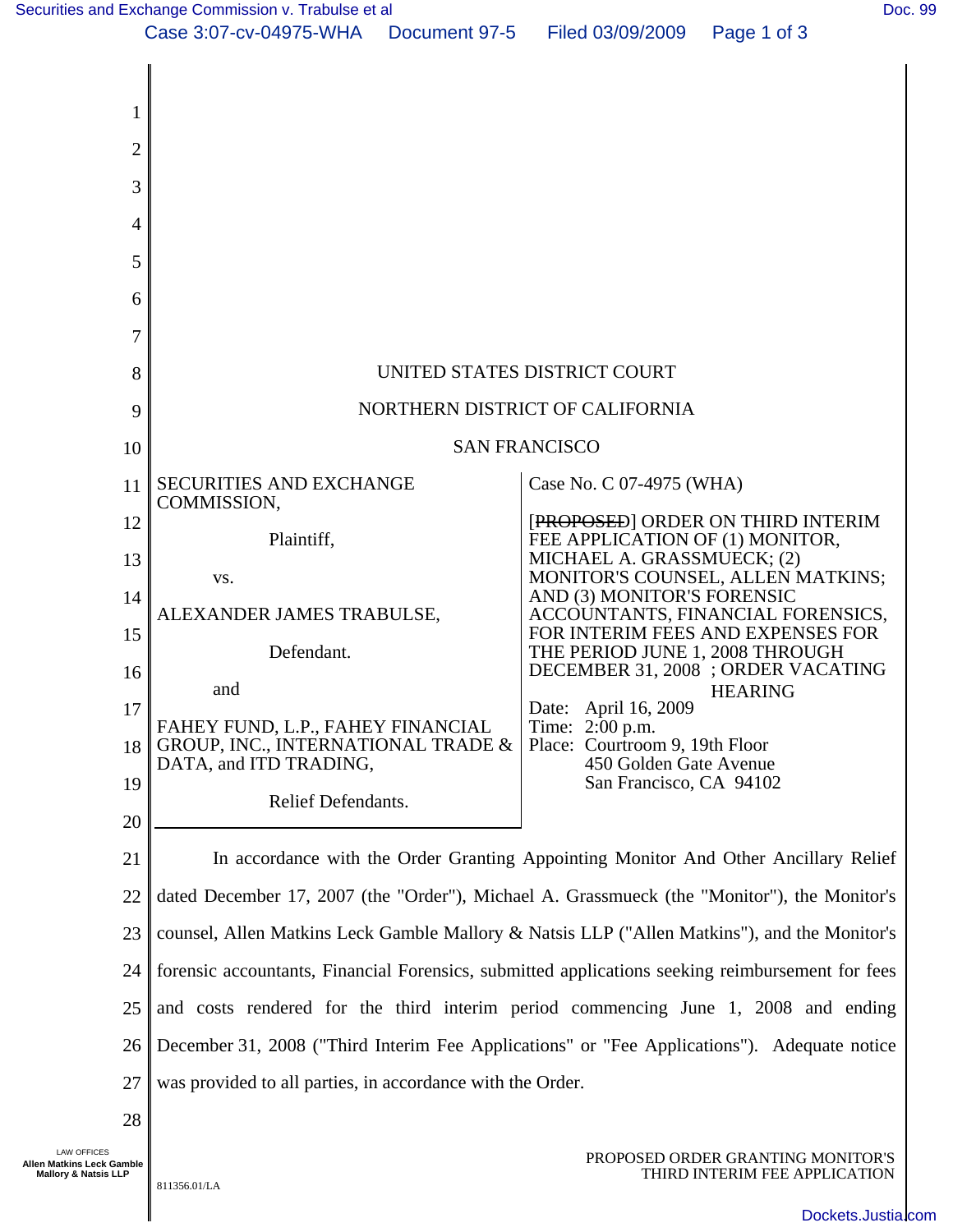1 2 3 4 5 6 7 8 9 10 11 12 13 14 15 16 17 18 19 20 21 22 23 24 25 26 27 28 PROPOSED ORDER GRANTING MONITOR'S **Allen Matkins Leck Gamble** The Monitor sought approval of an award of \$39,875.99 in fees incurred for the Third Interim Period. Allen Matkins sought approval of an award of \$54,811.97 in fees and costs incurred for the Third Interim Period. Financial Forensics sought approval of an award of \$63,669.90 in fees and costs for the Third Interim Period. This Court, without oral argument, took the Fee Application under submission. The Court, having considered the Fee Application and any oppositions thereto, and good cause appearing therefore, **HEREBY ORDERS:**  1. In accordance with the Order, payments shall be made from the escrow established pursuant to the Order as follows: a. The Monitor's request for \$39,875.99 in fees incurred for the Third Interim Period is granted in full. The Monitor is authorized to pay himself this amount out of the bank account identified in the Fee Application and the Order Appointing Monitor; b. Allen Matkins' request for \$54,811.97 in fees and costs incurred for the Third Interim Period is granted in full. The Monitor is authorized to pay Allen Matkins this amount out of the bank account identified in the Fee Application and the Order Appointing Monitor; c. Financial Forensics' request for \$63,669.90 in fees and costs incurred for the Third Interim Period is granted in full. The Monitor is authorized to pay Financial Forensics this amount out of the bank account identified in the Fee Application and the Order Appointing Monitor.  $\langle$  $\langle$  $\langle$  $\langle$  $\frac{1}{2}$ 

-2-

811356.01/LA **Mallory & Natsis LLP** 

LAW OFFICES